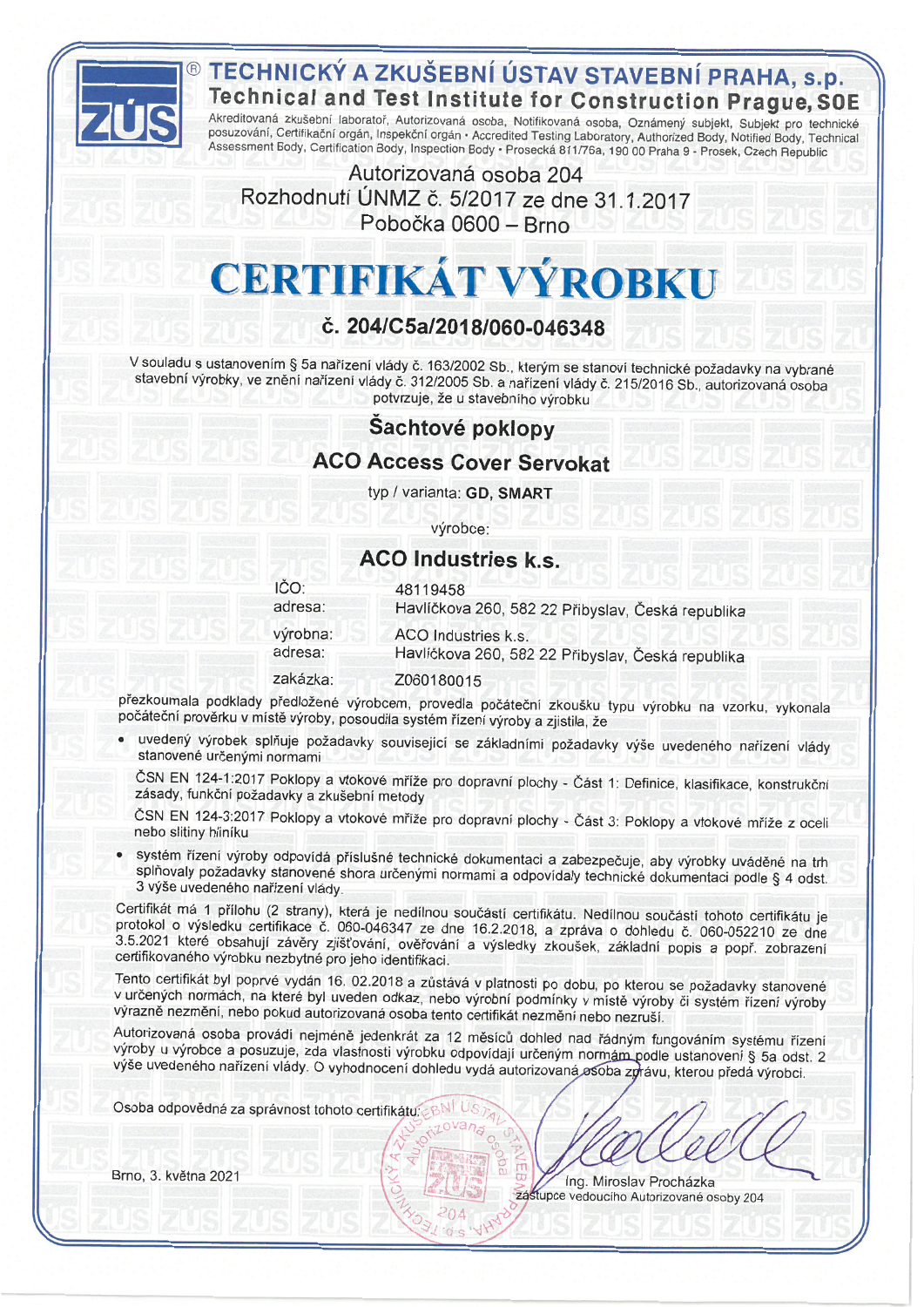#### **Priloha k certifikatu c. 204/CSa/2018/060-046348**

Seznam výrobků, na které se vztahuje uvedený certifikát:

#### **ACO Access Cover Servokat GD**

| Art. No. | Тур                                                                                              |
|----------|--------------------------------------------------------------------------------------------------|
| 446352   | 1.4404<br>ACO Servokat GD<br>800<br>600<br>D400                                                  |
| 446353   | <b>ACO Servokat GD</b><br>600<br>600<br>D400<br>1.4404                                           |
| 446354   | 800<br>600<br>D400<br>1.4404<br><b>ACO Servokat GD</b>                                           |
| 446356   | 700<br>700<br>D400<br>1.4404<br><b>ACO Servokat GD</b>                                           |
| 446358   | 1.4404<br><b>ACO Servokat GD</b><br>1000<br>800<br>D400                                          |
| 58447    | <b>ACO Servokat GD</b><br>600<br>600<br><b>B125</b><br>1.0037                                    |
| 58448    | 800<br>800<br>B125<br>1.0037<br><b>ACO Servokat GD</b>                                           |
|          |                                                                                                  |
| 58449    | <b>ACO Servokat GD</b><br>1000<br>1000<br><b>B125</b><br>1.0037                                  |
| 58451    | 800<br>800<br>1.4301<br><b>ACO Servokat GD</b><br><b>B125</b>                                    |
| 58452    | <b>B125</b><br><b>ACO Servokat GD</b><br>1000<br>1000<br>1.4301                                  |
| 58453    | 800<br>800<br>D400<br>ACO Servokat GD<br>1.0037                                                  |
| 58454    | 1000<br>1000<br>D400<br>1.0037<br>ACO Servokat GD                                                |
| 58456    | 1000<br>1000<br>D400<br>1.4301<br><b>ACO Servokat GD</b>                                         |
| 58606    | 600<br>600<br><b>B125</b><br>1.0037<br><b>ACO Servokat GD</b>                                    |
| 58607    | <b>ACO Servokat GD</b><br>800<br>800<br><b>B125</b><br>1.0037                                    |
|          | <b>ACO Servokat GD</b><br>800<br>800<br>D400                                                     |
| 58611    | 1.4301                                                                                           |
| 58612    | 1000<br>800<br>D400<br>1.4301<br>ACO Servokat GD                                                 |
| 58711    | <b>ACO Servokat GD</b><br>1000<br>1000<br>D400<br>1.0037                                         |
| 58713    | 800<br>800<br>D400<br>1.4301<br>ACO Servokat GD                                                  |
| 58904    | <b>ACO Servokat GD</b><br>800<br>800<br>D400<br>1.0037                                           |
| 59231    | 700<br><b>B125</b><br>1.0037<br><b>ACO Servokat GD</b><br>700                                    |
| 59232    | ACO Servokat GD<br>700<br>700<br><b>B125</b><br>1.0037                                           |
| 59298    | <b>ACO Servokat GD</b><br>600<br>600<br><b>B125</b><br>1.4301                                    |
| 59299    | 700<br><b>B125</b><br>1.4301<br>ACO Servokat GD<br>700                                           |
| 59301    | 600<br>1.4301<br>600<br><b>B125</b>                                                              |
|          | ACO Servokat GD                                                                                  |
| 59302    | <b>ACO Servokat GD</b><br>700<br>700<br><b>B125</b><br>1.4301                                    |
| 59303    | 800<br>800<br><b>B125</b><br>1.4301<br><b>ACO Servokat GD</b>                                    |
| 59304    | 1000<br><b>B125</b><br>1.4301<br><b>ACO Servokat GD</b><br>1000                                  |
| 59554    | 800<br>D400<br>1.0037<br>ACO Servokat GD<br>1000                                                 |
| 59570    | 800<br>B125<br><b>ACO Servokat GD</b><br>1000<br>1.0037                                          |
| 59870    | 700<br>700<br>D400<br>1.4301<br><b>ACO Servokat GD</b>                                           |
| 59923    | <b>ACO Servokat GD</b><br>800<br>600<br><b>B125</b><br>1.0037                                    |
| 59924    | 1000<br>1.0037<br><b>ACO Servokat GD</b><br>1000<br><b>B125</b>                                  |
| 59925    | 800<br><b>B125</b><br>1.4301<br>ACO Servokat GD<br>600                                           |
| 59934    | 600<br>D400                                                                                      |
|          | 600<br>1.0037<br><b>ACO Servokat GD</b>                                                          |
| 59935    | D400<br>1.0037<br>ACO Servokat GD<br>800<br>600                                                  |
| 59936    | 700<br>D400<br>1.0037<br>ACO Servokat GD<br>700                                                  |
| 59937    | 1000<br>800<br>D400<br>1.0037<br>ACO Servokat GD                                                 |
| 59938    | 600<br>600<br>D400<br>1.4301<br>ACO Servokat GD                                                  |
| 59939    | 1000<br>D400<br>1.4301<br><b>ACO Servokat GD</b><br>1000                                         |
| 60162    | 800<br>600<br><b>B125</b><br>1.0037<br><b>ACO Servokat GD</b>                                    |
| 60164    | 800<br><b>B125</b><br>1.0037<br>ACO Servokat GD<br>1000                                          |
| 60394    | 1000<br>800<br>B125<br>1.4301<br><b>ACO Servokat GD</b>                                          |
| 60395    | 600<br><b>B125</b><br>1.4301<br>ACO Servokat GD<br>800                                           |
|          |                                                                                                  |
| 60397    | <b>ACO Servokat GD</b><br>1000<br>800<br>B125<br>1.4301                                          |
| 60456    | 600 D400<br><b>ACO Servokat GD</b><br>800<br>1.4301                                              |
| 60457    | 600 D400<br><b>ACO Servokat GD</b><br>600<br>1.4301                                              |
| 60458    | 600<br>D400<br>1.4301<br><b>ACO Servokat GD</b><br>800                                           |
| 60460    | D400<br>ACO Servokat GD<br>700<br>700<br>1.4301                                                  |
| 60462    | 1.4301<br>ACO Servokat GD<br>1000<br>800<br>D400                                                 |
| 60936    | D400<br>1.0037<br>ACO Servokat GD<br>600<br>600                                                  |
| 60937    | <b>ACO Servokat GD</b><br>600<br>D400<br>1.0037<br>800                                           |
| 60938    | 700 D400<br>ACO Servokat GD<br>700<br>1.0037                                                     |
| 448157   |                                                                                                  |
| 448158   | ACO Access Cover SERVOKAT GD W600/600 #EI60#, LC B125, EN124, 1.0037, Zn.                        |
|          | ACO Access Cover SERVOKAT GD W800/800 #E160#, LC B125, EN124, 1.0037, Zn.                        |
| 448159   | ACO Access Cover SERVOKAT GD W1000/1000 #E160#, LC B125, EN124, 1.0037, Zn.                      |
| 448161   | ACO Access Cover SERVOKAT GD W600/600 #emergency exit, EI60#, LC B125, EN124, 1.0037, Zn.        |
| 448162   | ACO Access Cover SERVOKAT GD W800/800 #emergency exit, EI60#, LC B125, EN124, 1.0037, Zn.        |
| 448164   | valla <sub>Os</sub><br>ACO Access Cover SERVOKAT GD W700/700 #E160#, LC B125, EN124, 1.0037, Zn. |
| 448165   | ACO Access Cover SERVOKAT GD W700/700 #emergency exit, EI60#, LC B125, EN124, 1.0037, 2n.        |
|          |                                                                                                  |